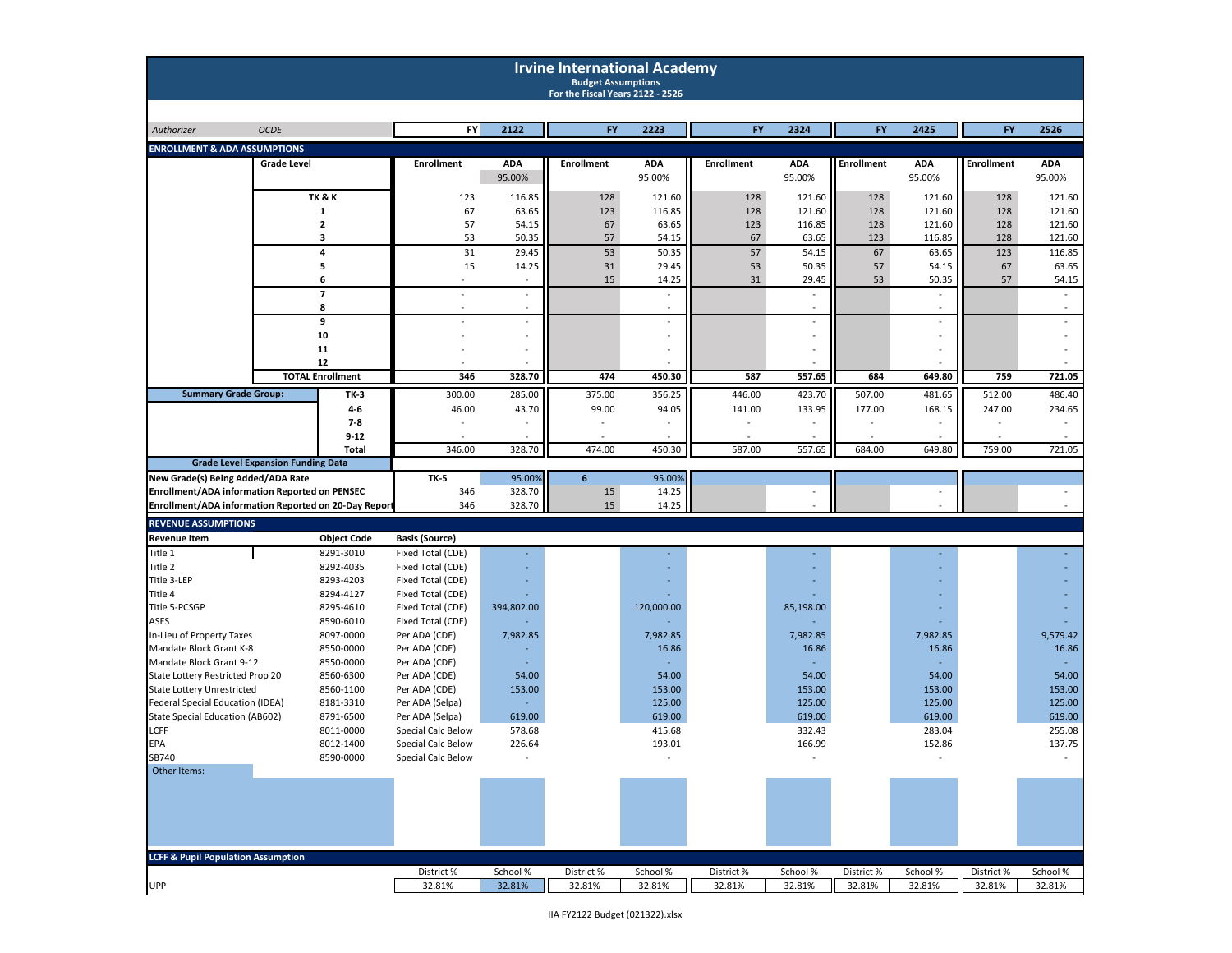|                                                   |                                                                        |                  |                       | <b>Irvine International Academy</b><br><b>Budget Assumptions</b><br>For the Fiscal Years 2122 - 2526 |                       |                  |                     |                  |                                 |                  |                     |
|---------------------------------------------------|------------------------------------------------------------------------|------------------|-----------------------|------------------------------------------------------------------------------------------------------|-----------------------|------------------|---------------------|------------------|---------------------------------|------------------|---------------------|
|                                                   | <b>OCDE</b>                                                            | <b>FY</b>        | 2122                  | FY                                                                                                   | 2223                  | <b>FY</b>        | 2324                | FY               | 2425                            | <b>FY</b>        | 2526                |
| Authorizer<br><b>FRPM</b>                         |                                                                        | 18.70%           | 12.00%                | 18.70%                                                                                               | 12.00%                | 18.70%           | 12.00%              | 18.70%           | 12.00%                          | 18.70%           | 12.00%              |
| <b>ELL</b>                                        |                                                                        |                  |                       |                                                                                                      |                       |                  |                     |                  |                                 |                  |                     |
|                                                   |                                                                        | 19.70%           | 25.00%                | 19.70%                                                                                               | 25.00%                | 19.70%           | 25.00%              | 19.70%           | 25.00%                          | 19.70%           | 25.00%              |
| <b>SPED</b>                                       |                                                                        | 8.50%            | 10.00%                | 8.50%                                                                                                | 10.00%                | 8.50%            | 10.00%              | 8.50%            | 10.00%                          | 8.50%            | 10.00%              |
|                                                   |                                                                        |                  |                       |                                                                                                      |                       |                  |                     |                  |                                 |                  |                     |
| <b>LCFF Calculator</b>                            |                                                                        | Per ADA          | Total                 | Per ADA                                                                                              | Total                 | Per ADA          | Total               | Per ADA          | Total                           | Per ADA          | Total               |
| 2021 May Revise                                   | LCFF                                                                   | 578.68<br>226.64 | 190,212               | 415.68<br>193.01                                                                                     | 187,181               | 332.43<br>166.99 | 185,381             | 283.04<br>152.86 | 183,922                         | 255.08<br>137.75 | 183,922             |
|                                                   | EPA<br><b>ILPT</b>                                                     | 7,982.85         | 74,496<br>2,623,963   | 8,222.34                                                                                             | 86,912<br>3,702,518   | 8,469.01         | 93,120<br>4,722,741 | 8,723.08         | 99,328<br>5,668,255             | 8,984.77         | 99,328<br>6,478,467 |
|                                                   | <b>Total Rev Limit</b>                                                 |                  | 8,788.17 \$ 2,888,671 |                                                                                                      | 8,831.02 \$ 3,976,610 | 8,968.43         | \$5,001,242         | 9,158.98         | $\ddot{\varsigma}$<br>5,951,505 | 10,405.84        | \$<br>6,761,717     |
|                                                   | Special Apportionment Funding Percentages for Additional Grade Levels: |                  |                       |                                                                                                      |                       |                  |                     |                  |                                 |                  |                     |
|                                                   | New Grade Level Special Advance Apportionment                          | LCFF (July-Nov)  | 37%                   |                                                                                                      | 37%                   |                  |                     |                  |                                 |                  |                     |
| 20-Day Special Apportionment                      |                                                                        | LCFF (Dec-Jan)   | 18%                   |                                                                                                      | 18%                   |                  |                     |                  |                                 |                  |                     |
|                                                   | New Grade Level Special Advance Apportionment                          | ILPT (July-Nov)  | 28%                   |                                                                                                      | 28%                   |                  |                     |                  |                                 |                  |                     |
| 20-Day Special Apportionment                      |                                                                        | ILPT (Dec-Jan)   | 18%                   |                                                                                                      | 18%                   |                  |                     |                  |                                 |                  |                     |
| <b>SB740 CALCULATIONS</b>                         |                                                                        |                  |                       |                                                                                                      |                       |                  |                     |                  |                                 |                  |                     |
|                                                   | If School is subject to Non-classroom Based Funding, "X"               |                  |                       |                                                                                                      |                       |                  |                     |                  |                                 |                  |                     |
| <b>Eligible Rent Expense</b>                      | Total<br>@75%                                                          |                  |                       |                                                                                                      |                       |                  |                     |                  |                                 |                  |                     |
| Eligible ADA<br>Per ADA Funding                   |                                                                        | 328.70           |                       | 450.30                                                                                               |                       | 557.65           |                     | 649.80           |                                 | 721.05           |                     |
| Revenues                                          | Lower of 75% of rent or Per ADA Cap                                    |                  | \$                    |                                                                                                      | Ś                     |                  | Ś                   |                  | Ś                               |                  | Ś<br>$\omega$       |
|                                                   | DISTRICT OVERSIGHT FEES & SPED ENCROACHMENT                            |                  |                       |                                                                                                      |                       |                  |                     |                  |                                 |                  |                     |
| District Oversight Fee                            | 1.00% of total LCFF revenue                                            |                  | 28,887                |                                                                                                      | 39,766                |                  | 50,012              |                  | 59,515                          |                  | 67,617              |
| Prop 39 Fee                                       | of total LCFF revenue                                                  |                  |                       |                                                                                                      |                       |                  |                     |                  |                                 |                  |                     |
| SPED Encroachment %<br>OR<br>SPED Encroachment \$ | % Declines Annually<br><b>NA</b>                                       | 6.00%            | 12,208                | 5.00%                                                                                                | 13,937                | 4.00%            | 13,807              | 3.00%            | 12,067                          | 3.00%            | 13,390              |
| OR<br>Other                                       | <b>NA</b>                                                              |                  |                       |                                                                                                      |                       |                  |                     |                  |                                 |                  |                     |
| SELPA NAME:                                       | <b>LACOE Charter SELPA</b>                                             |                  |                       |                                                                                                      |                       |                  |                     |                  |                                 |                  |                     |
|                                                   |                                                                        | Total \$         | 12,208                |                                                                                                      | 13,937                |                  | 13,807<br>Š.        |                  | 12,067<br>ς                     |                  | 13,390              |
|                                                   |                                                                        |                  |                       |                                                                                                      |                       |                  |                     |                  |                                 |                  |                     |
| <b>OTHER ASSUMPTIONS</b>                          |                                                                        |                  |                       |                                                                                                      |                       |                  |                     |                  |                                 |                  |                     |
| COLA-EXPENSES                                     |                                                                        |                  |                       |                                                                                                      | 3.00%                 |                  | 3.00%               |                  | 3.00%                           |                  | 0.00%               |
| COLA-PAYROLL                                      |                                                                        |                  |                       |                                                                                                      | 5.00%                 |                  | 5.00%               |                  | 5.00%                           |                  | 5.00%               |
| AR Sales Borrowing Rate                           |                                                                        |                  | 4.50%                 |                                                                                                      | 4.50%                 |                  | 4.50%               |                  | 4.50%                           |                  | 4.50%               |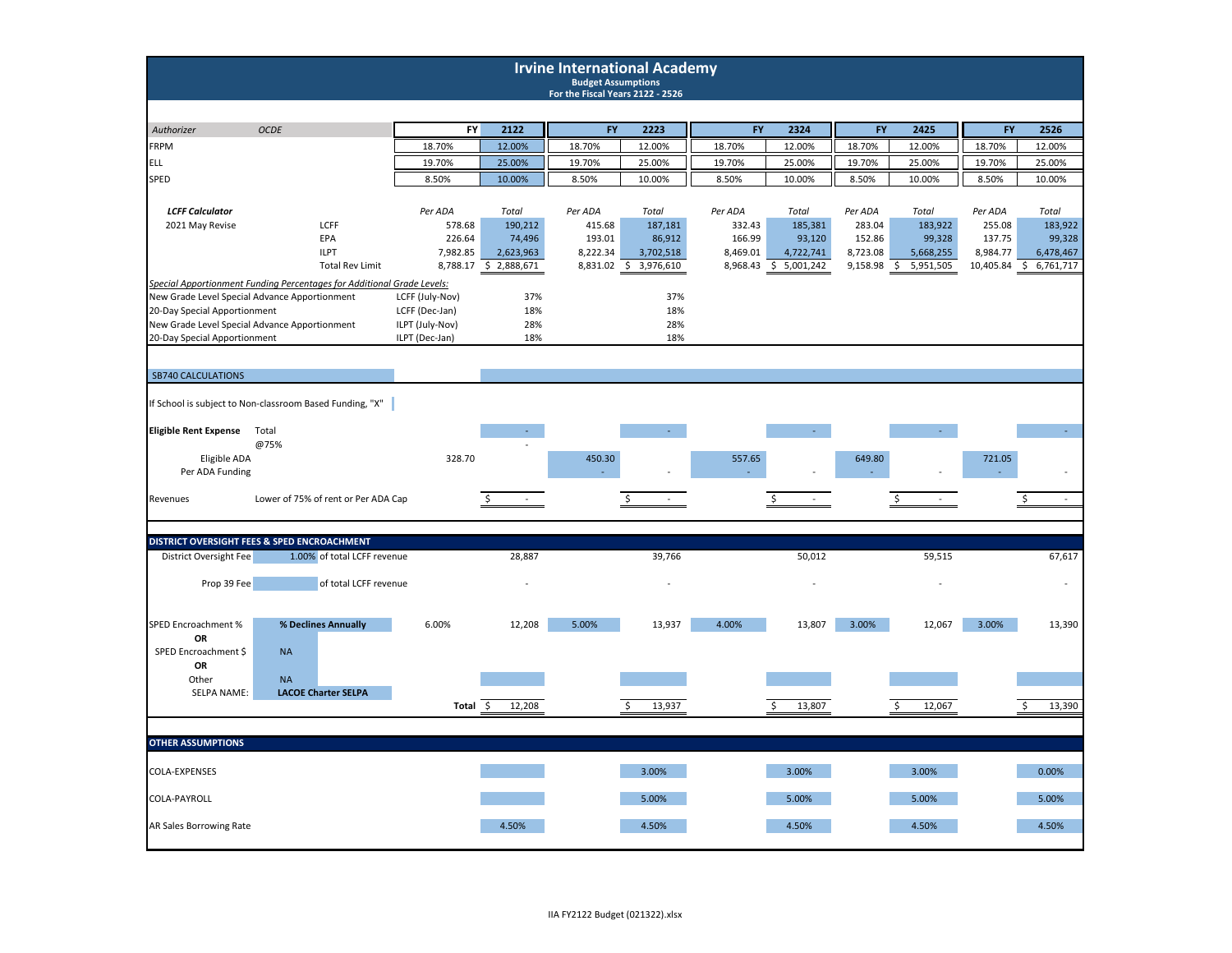|                                                        |               |            | <b>Irvine International Academy</b> |            |               |        |               |                          |               |            |
|--------------------------------------------------------|---------------|------------|-------------------------------------|------------|---------------|--------|---------------|--------------------------|---------------|------------|
|                                                        |               |            | <b>Payroll and FTE Summary</b>      |            |               |        |               |                          |               |            |
|                                                        | <b>FY2122</b> |            | <b>FY2223</b>                       |            | <b>FY2324</b> |        | <b>FY2425</b> |                          | <b>FY2526</b> |            |
|                                                        | <b>Amount</b> | <b>FTE</b> | Amount                              | <b>FTE</b> | <b>Amount</b> | FTE.   | <b>Amount</b> | <b>FTE</b>               | <b>Amount</b> | <b>FTE</b> |
| <b>Salaries</b>                                        |               |            |                                     |            |               |        |               |                          |               |            |
| 1100<br><b>Certificated Teachers' Salaries</b>         | 881,244       | 13.00      | 1,045,306                           | 15.00      | 1,222,572     | 17.00  | 1,403,700     | 19.00                    | 1,473,885     | 19.00      |
| <b>Certificated Pupil Support Salaries</b><br>1200     |               | $\sim$     |                                     | $\sim$     |               | $\sim$ |               | $\overline{\phantom{a}}$ |               |            |
| <b>Certificated Administrators' Salaries</b><br>1300   | 353,305       | 2.00       | 370,971                             | 2.00       | 389,519       | 2.00   | 408,995       | 2.00                     | 429,445       | 2.00       |
| <b>Other Certificated Salaries</b><br>1900             | 92,142        | 1.45       | 96,749                              | 1.45       | 101,586       | 1.45   | 106,665       | 1.45                     | 111,999       | 1.45       |
| <b>Total Certificated Staff</b>                        | 1,326,691     | 16.45      | 1,513,025                           | 18.45      | 1,713,677     | 20.45  | 1,919,361     | 22.45                    | 2,015,329     | 22.45      |
| <b>Classified Instructional Salaries</b><br>2100       | 154,500       | 5.25       | 192,225                             | 6.25       | 231,836       | 7.25   | 273,428       | 8.25                     | 287,099       | 8.25       |
| <b>Classified Support Salaries</b><br>2200             | 581,880       | 17.00      | 610,974                             | 17.00      | 641,523       | 17.00  | 673,599       | 17.00                    | 707,279       | 17.00      |
| <b>Classified Administrators' Salaries</b><br>2300     | 180,825       | 3.00       | 189,866                             | 3.00       | 199,359       | 3.00   | 209,327       | 3.00                     | 219,794       | 3.00       |
| Clerical, Technical, and Office Staff Salaries<br>2400 | 158,520       | 2.50       | 166,446                             | 2.50       | 209,768       | 3.50   | 220,257       | 3.50                     | 231,270       | 3.50       |
| <b>Other Classified Salaries</b><br>2900               | 9,600         | 0.50       | 17,580                              | 1.00       | 25,959        | 1.50   | 34,757        | 2.00                     | 36,495        | 2.00       |
| <b>Total Classified Staff</b>                          | 1,085,325     | 28.25      | 1,177,091                           | 29.75      | 1,308,446     | 32.25  | 1,411,368     | 33.75                    | 1,481,936     | 33.75      |
| Total                                                  | 2,412,016     | 44.70      | 2,690,117                           | 48.20      | 3,022,122     | 52.70  | 3,330,728     | 56.20                    | 3,497,265     | 56.20      |
| <b>Benefits</b>                                        |               |            |                                     |            |               |        |               |                          |               |            |
| 3101-STRS                                              | 224,476       |            | 276,884                             |            | 313,603       |        | 356,733       |                          | 374,570       |            |
| 3313-OASDI                                             | 67,290        |            | 72,980                              |            | 81,124        |        | 85,645        |                          | 89,927        |            |
| 3323-Medicare                                          | 34,974        |            | 39,007                              |            | 43,821        |        | 48,296        |                          | 50,710        |            |
| 3403-Health & Welfare Benefits                         | 125,999       |            | 185,500                             |            | 228,750       |        | 251,250       |                          | 251,250       |            |
| 3503-State Unemployment Insurance                      | 27,714        |            | 21,714                              |            | 24,024        |        | 25,074        |                          | 23,604        |            |
| 3603-Worker Compensation Insurance                     | 28,944        |            | 80,703                              |            | 90,664        |        | 99,922        |                          | 104,918       |            |
| 3903-Other Benefits                                    | 5,140         |            | 34,188                              |            | 35,897        |        | 37,692        |                          | 39,577        |            |
| <b>Total Benefits</b>                                  | 514,538       |            | 710,975                             |            | 817,882       |        | 904,611       |                          | 934,556       |            |
| <b>Total Personnel Expenses</b>                        | 2,926,554     |            | 3,401,092                           |            | 3,840,004     |        | 4,235,340     |                          | 4,431,820     |            |

*Check* - - - - -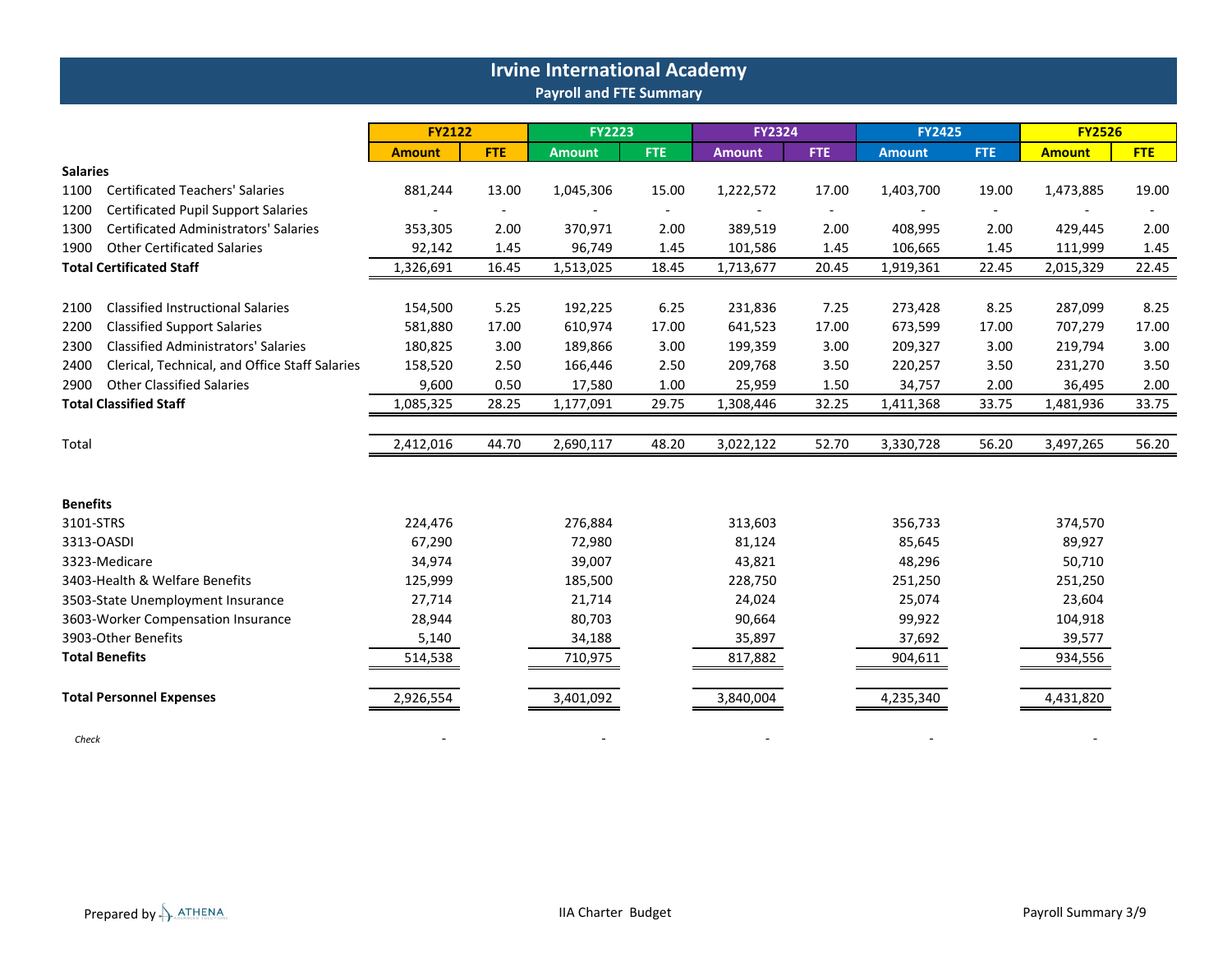|                              | <b>Irvine International Academy</b>               | <b>FY2122</b>            | <b>FY2223</b>            | FY2324                   | <b>FY2425</b>            | <b>FY2526</b>            |
|------------------------------|---------------------------------------------------|--------------------------|--------------------------|--------------------------|--------------------------|--------------------------|
| FY2122-FY2526                | <b>Enrollment</b>                                 | 346                      | 474                      | 587                      | 684                      | 759                      |
| <b>MYP Summary</b>           | ADA %                                             | 95.00%                   | 95.00%                   | 95.00%                   | 95.00%                   | 95.00%                   |
|                              | <b>ADA</b>                                        | 328.70                   | 450.30                   | 557.65                   | 649.80                   | 721.05                   |
| <b>Object Code</b>           | <b>Description</b>                                | <b>Budget Total</b>      | <b>MYP</b>               | <b>MYP</b>               | <b>MYP</b>               | <b>MYP</b>               |
| 8011                         | <b>LCFF Revenue</b>                               | 190,212                  | 187,181                  | 185,381                  | 183,922                  | 183,922                  |
| 8012                         | <b>Education Protection Account Revenue</b>       | 74,496                   | 86,912                   | 93,120                   | 99,328                   | 99,328                   |
| 8096                         | Charter Schools Funding In-Lieu of Property Taxes | 2,623,963                | 3,702,518                | 4,722,741                | 5,668,255                | 6,478,467                |
| <b>Revenue Limit</b>         |                                                   | 2,888,671                | 3,976,610                | 5,001,242                | 5,951,505                | 6,761,717                |
| 8181                         | Special Education - IDEA                          |                          | 43,250                   | 59,250                   | 73,375                   | 85,500                   |
| 8220                         | Child Nutrition Program - Federal                 |                          |                          |                          |                          |                          |
| 8290                         | <b>Other Federal Revenue</b>                      |                          |                          |                          |                          |                          |
| 8291                         | Title I Revenue                                   | $\overline{\phantom{a}}$ | $\overline{\phantom{a}}$ | $\overline{\phantom{a}}$ | $\overline{\phantom{a}}$ |                          |
| 8292                         | Title II Revenue                                  | $\overline{\phantom{a}}$ | $\overline{\phantom{a}}$ | $\overline{\phantom{a}}$ | $\overline{\phantom{a}}$ | $\overline{\phantom{a}}$ |
| 8293                         | Title III Revenue                                 | $\overline{\phantom{a}}$ |                          | $\overline{\phantom{a}}$ | $\blacksquare$           | $\blacksquare$           |
| 8294                         | Title IV Revenue                                  |                          |                          |                          | $\sim$                   | $\overline{\phantom{a}}$ |
| 8295                         | Title V Revenue                                   | 394,802                  | 120,000                  | 85,198                   |                          |                          |
| 8298                         | <b>Facilities Incentive Grant</b>                 |                          |                          |                          |                          |                          |
| <b>Total Federal Revenue</b> |                                                   | 394,802                  | 163,250                  | 144,448                  | 73,375                   | 85,500                   |
| 8520                         | Child Nutrition Program - State                   |                          |                          |                          |                          |                          |
| 8550                         | Mandate Block Grant                               |                          | 5,542                    | 7,592                    | 9,402                    | 10,956                   |
| 8560                         | Restricted State Lottery Revenue                  | 17,750                   | 24,316                   | 30,113                   | 35,089                   | 38,937                   |
| 8560                         | <b>Unrestricted State Lottery Revenue</b>         | 50,291                   | 68,896                   | 85,320                   | 99,419                   | 110,321                  |
| 8590                         | All Other State Revenues                          |                          |                          |                          |                          |                          |
| 8596                         | After-School Education & Safety Grant             | $\overline{\phantom{a}}$ | $\overline{\phantom{a}}$ | $\overline{\phantom{a}}$ | $\overline{\phantom{a}}$ | $\overline{\phantom{a}}$ |
| 8597                         | SB740                                             | $\overline{\phantom{a}}$ | $\overline{\phantom{m}}$ |                          |                          |                          |
| <b>Other State Revenue</b>   |                                                   | 68,041                   | 98,754                   | 123,026                  | 143,911                  | 160,213                  |
| 8634                         | <b>Food Service Sales</b>                         |                          |                          |                          |                          |                          |
| 8639                         | All Other Sales                                   |                          |                          |                          |                          |                          |
| 8650                         | Leases and Rentals Income                         |                          |                          |                          |                          |                          |
| 8660                         | Interest Income                                   |                          |                          |                          |                          |                          |
| 8682                         | Kay Family Foundation Grant                       | 140,000                  |                          |                          |                          |                          |
| 8685                         | <b>School Site Fundraising</b>                    | 60,000                   | 50,000                   | 50,000                   | 50,000                   | 50,000                   |
| 8689                         | Larry & Helen Hoag Foundation Grant               | 50,000                   |                          |                          |                          |                          |
| 8698                         | E-Rate Revenue                                    |                          |                          |                          |                          |                          |
| 8699                         | All Other Local Revenue                           |                          |                          |                          |                          |                          |
| 8785                         | After-School Program(OCMD)                        | 630,000                  | 853,200                  | 1,056,600                | 1,231,200                | 1,366,200                |
| 8791                         | Special Education - State AB602                   | 203,465                  | 278,736                  | 345,185                  | 402,226                  | 446,330                  |
| 8979                         | All Other Financing Sources                       |                          |                          |                          |                          |                          |
| 8980                         | <b>Contributions from Unrestricted Revenues</b>   |                          |                          |                          |                          | $\blacksquare$           |
| 8990                         | <b>Contributions from Restricted Revenues</b>     |                          |                          |                          |                          |                          |
| <b>Local Revenue</b>         |                                                   | 1,083,465                | 1,181,936                | 1,451,785                | 1,683,426                | 1,862,530                |
| <b>Total Revenue</b>         |                                                   | 4,434,979                | 5,420,550                | 6,720,501                | 7,852,216                | 8,869,960                |
| 1100                         | Teachers' Salaries                                | 881,244                  | 1,045,306                | 1,222,572                | 1,403,700                | 1,473,885                |
| 1200                         | <b>Certificated Pupil Support Salaries</b>        | $\overline{\phantom{a}}$ |                          |                          |                          |                          |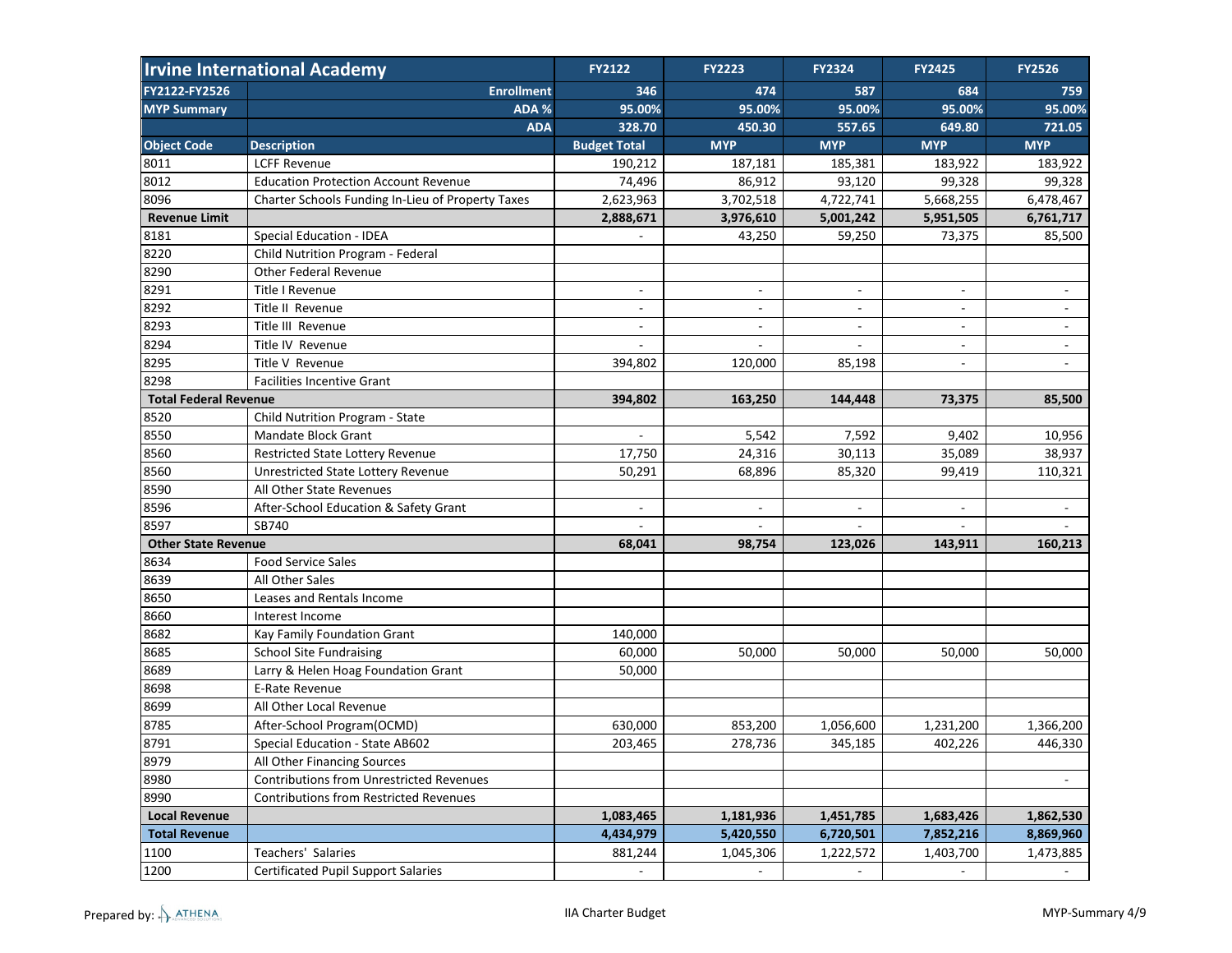|                                 | <b>Irvine International Academy</b>                     | <b>FY2122</b>       | <b>FY2223</b> | <b>FY2324</b> | <b>FY2425</b> | <b>FY2526</b> |
|---------------------------------|---------------------------------------------------------|---------------------|---------------|---------------|---------------|---------------|
| FY2122-FY2526                   | <b>Enrollment</b>                                       | 346                 | 474           | 587           | 684           | 759           |
| <b>MYP Summary</b>              | ADA %                                                   | 95.00%              | 95.00%        | 95.00%        | 95.00%        | 95.00%        |
|                                 | <b>ADA</b>                                              | 328.70              | 450.30        | 557.65        | 649.80        | 721.05        |
| <b>Object Code</b>              | <b>Description</b>                                      | <b>Budget Total</b> | <b>MYP</b>    | <b>MYP</b>    | <b>MYP</b>    | <b>MYP</b>    |
| 1300                            | Certificated Supervisor and Administrator Salaries      | 353,305             | 370,971       | 389,519       | 408,995       | 429,445       |
| 1900                            | <b>Other Certificated Salaries</b>                      | 92,142              | 96,749        | 101,586       | 106,665       | 111,999       |
| <b>Certificated Salaries</b>    |                                                         | 1,326,691           | 1,513,025     | 1,713,677     | 1,919,361     | 2,015,329     |
| 2100                            | <b>Instructional Aide Salaries</b>                      | 154,500             | 192,225       | 231,836       | 273,428       | 287,099       |
| 2200                            | Classified Support Salaries (Maintenance, Food)         | 581,880             | 610,974       | 641,523       | 673,599       | 707,279       |
| 2300                            | <b>Classified Supervisor and Administrator Salaries</b> | 180,825             | 189,866       | 199,359       | 209,327       | 219,794       |
| 2400                            | Clerical, Technical, and Office Staff Salaries          | 158,520             | 166,446       | 209,768       | 220,257       | 231,270       |
| 2900                            | <b>Other Classified Salaries</b>                        | 9,600               | 17,580        | 25,959        | 34,757        | 36,495        |
| <b>Classified Salaries</b>      |                                                         | 1,085,325           | 1,177,091     | 1,308,446     | 1,411,368     | 1,481,936     |
| 3101                            | State Teachers' Retirement System                       | 224,476             | 276,884       | 313,603       | 356,733       | 374,570       |
| 3202                            | Public Employees Retirement Sysytem                     |                     |               |               |               |               |
| 3313                            | <b>OASDI</b>                                            | 67,290              | 72,980        | 81,124        | 85,645        | 89,927        |
| 3323                            | Medicare                                                | 34,974              | 39,007        | 43,821        | 48,296        | 50,710        |
| 3403                            | <b>Health &amp; Welfare Benefits</b>                    | 125,999             | 185,500       | 228,750       | 251,250       | 251,250       |
| 3503                            | <b>State Unemployment Insurance</b>                     | 27,714              | 21,714        | 24,024        | 25,074        | 23,604        |
| 3603                            | <b>Worker Compensation Insurance</b>                    | 28,944              | 80,703        | 90,664        | 99,922        | 104,918       |
| 3903                            | <b>Other Benefits</b>                                   | 5,140               | 34,188        | 35,897        | 37,692        | 39,577        |
| <b>Employee Benefits</b>        |                                                         | 514,538             | 710,975       | 817,882       | 904,611       | 934,556       |
| <b>Total Personnel Expenses</b> |                                                         | 2,926,554           | 3,401,092     | 3,840,004     | 4,235,340     | 4,431,820     |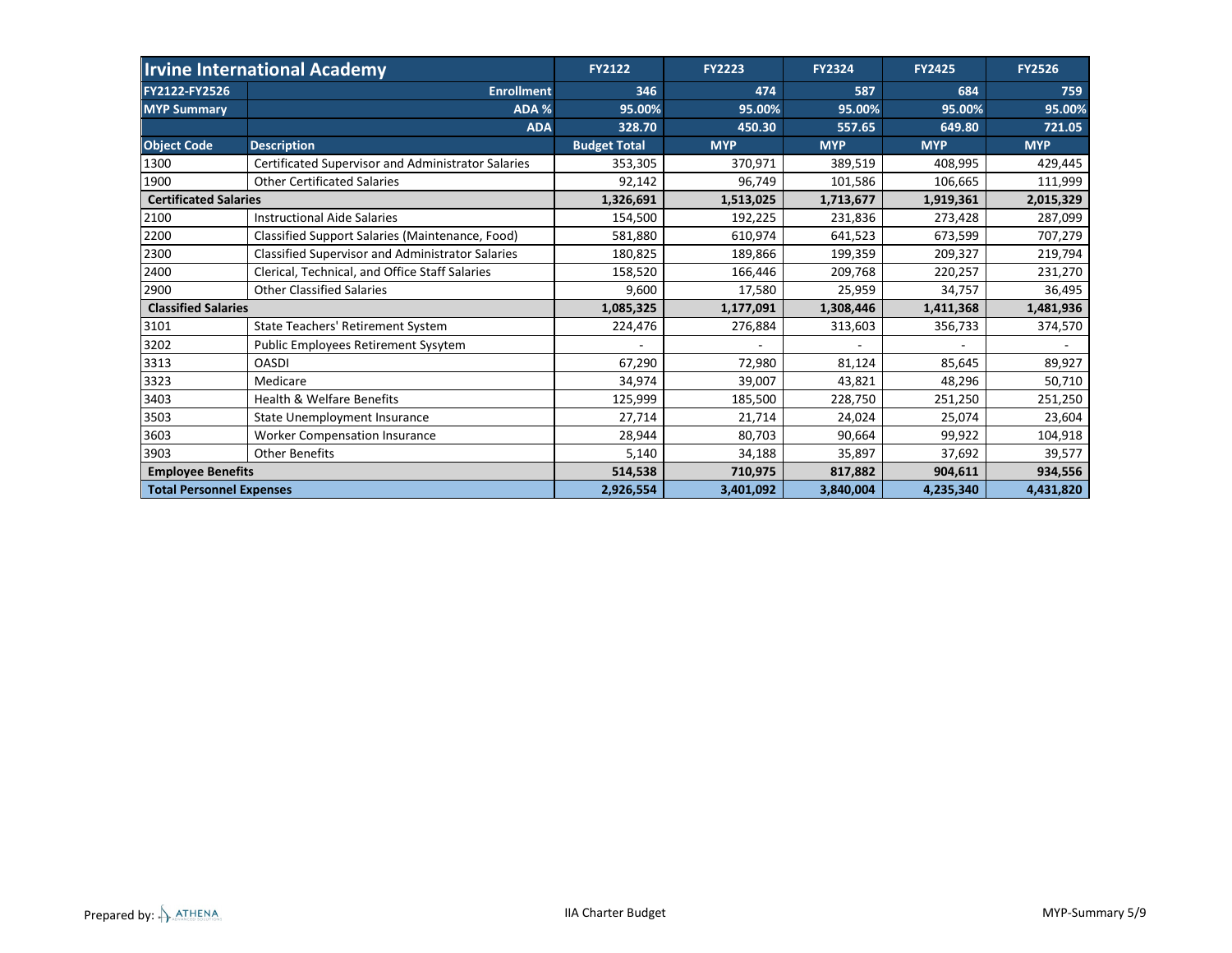|                           | <b>Irvine International Academy</b>              | <b>FY2122</b>            | <b>FY2223</b>            | <b>FY2324</b>            | <b>FY2425</b>            | <b>FY2526</b>            |
|---------------------------|--------------------------------------------------|--------------------------|--------------------------|--------------------------|--------------------------|--------------------------|
| FY2122-FY2526             | <b>Enrollment</b>                                | 346                      | 474                      | 587                      | 684                      | 759                      |
| <b>MYP Summary</b>        | ADA %                                            | 95.00%                   | 95.00%                   | 95.00%                   | 95.00%                   | 95.00%                   |
|                           | <b>ADA</b>                                       | 328.70                   | 450.30                   | 557.65                   | 649.80                   | 721.05                   |
| <b>Object Code</b>        | <b>Description</b>                               | <b>Budget Total</b>      | <b>MYP</b>               | <b>MYP</b>               | <b>MYP</b>               | <b>MYP</b>               |
| 4100                      | <b>Textbooks and Core Curricula</b>              | 375,000                  | 187,500                  | 232,199                  | 270,570                  | 300,237                  |
| 4110                      | Instructional Software (Core Curriculum)         | 2,844                    | 3,896                    | 4,825                    | 5,622                    | 6,239                    |
| 4200                      | Books and Other Reference Materials              | 500                      | 685                      | 848                      | 988                      | 1,097                    |
| 4210                      | Supplemental Instructional Software              | 2,100                    | 2,877                    | 3,563                    | 4,151                    | 4,607                    |
| 4215                      | <b>Supplemental Instructional Materials</b>      |                          |                          |                          |                          |                          |
| 4300                      | <b>Office Materials and Supplies</b>             | 15,000                   | 20,549                   | 25,448                   | 29,653                   | 32,905                   |
| 4310                      | After School Materials & Supplies                | 30,500                   | 41,783                   | 51,744                   | 60,295                   | 66,906                   |
| 4315                      | <b>Classroom Materials and Supplies</b>          | 15,000                   | 20,549                   | 25,448                   | 29,653                   | 32,905                   |
| 4331                      | Testing & Assessment Materials/Software          | 12,000                   | 16,439                   | 20,358                   | 23,723                   | 26,324                   |
| 4341                      | <b>Student Event Supplies</b>                    | 6,000                    | 8,220                    | 10,179                   | 11,861                   | 13,162                   |
| 4342                      | <b>Student Athletic Supplies</b>                 |                          |                          |                          |                          |                          |
| 4371                      | <b>Staff &amp; Board Mtg Supplies</b>            | 500                      | 515                      | 530                      | 546                      | 546                      |
| 4381                      | <b>Maintenance Supplies</b>                      | 22,000                   | 30,139                   | 37,324                   | 43,491                   | 48,260                   |
| 4388                      | <b>Health &amp; Safety Supplies</b>              | 4,100                    | 5,617                    | 6,956                    | 8,105                    | 8,994                    |
| 4400                      | Noncapitalized Equipment                         | 500                      | 685                      | 848                      | 988                      | 1,097                    |
| 4405                      | Noncapitalized Tech Equipment                    | 50,300                   | 68,908                   | 85,336                   | 99,437                   | 110,340                  |
| 4410                      | Noncapitalized Instructional Technology Hardware | 49,010                   | 67,141                   | 83,147                   | 96,887                   | 107,510                  |
| 4430                      | Noncapitalized Classroom Furniture/Equipment     | 22,300                   | 30,550                   | 37,833                   | 44,084                   | 48,918                   |
| 4472                      | Noncapitalized Furniture/Equipment               | 1,237                    | 1,695                    | 2,099                    | 2,445                    | 2,714                    |
| 4700                      | Food, Student Meals                              | 38,000                   | 52,058                   | 64,468                   | 75,121                   | 83,358                   |
| <b>Books and Supplies</b> |                                                  | 646,891                  | 559,805                  | 693,153                  | 807,623                  | 896,118                  |
| 5200                      | <b>Travel &amp; Conferences</b>                  |                          |                          |                          |                          |                          |
| 5205                      | Mileage Reimbursement                            | 2,000                    | 2,243                    | 2,486                    | 2,729                    | 2,729                    |
| 5210                      | <b>Travel Costs</b>                              | 1,700                    | 1,907                    | 2,113                    | 2,320                    | 2,320                    |
| 5220                      | <b>Conference Fees</b>                           | 4,500                    | 5,047                    | 5,594                    | 6,141                    | 6,141                    |
| 5230                      | Professional Development Fees                    | 6,500                    | 7,290                    | 8,081                    | 8,871                    | 8,871                    |
| 5300                      | Dues and Memberships                             | 4,000                    | 4,120                    | 4,244                    | 4,371                    | 4,371                    |
| 5310                      | <b>Educational Publication Subscriptions</b>     |                          |                          |                          |                          |                          |
| 5400                      | Insurance                                        | 55,000                   | 56,650                   | 58,350                   | 60,100                   | 60,100                   |
| 5500                      | Operations and Housekeeping Services             |                          | $\overline{a}$           |                          | ÷,                       | $\blacksquare$           |
| 5501                      | <b>Utilities</b>                                 | $\blacksquare$           | $\blacksquare$           | $\blacksquare$           | $\overline{\phantom{a}}$ | $\overline{\phantom{a}}$ |
| 5581                      | <b>Maintenance Services</b>                      | $\overline{a}$           |                          |                          |                          |                          |
| 5582                      | <b>Operating Expenses</b>                        | $\blacksquare$           | $\overline{\phantom{a}}$ | $\overline{\phantom{a}}$ | $\overline{\phantom{a}}$ | $\overline{\phantom{a}}$ |
| 5583                      | <b>Security Services</b>                         | $\blacksquare$           | $\overline{\phantom{a}}$ | $\blacksquare$           | $\blacksquare$           | $\blacksquare$           |
| 5584                      | Other Plant Maintenance and Operations           | $\overline{\phantom{a}}$ | $\overline{\phantom{a}}$ | $\overline{\phantom{a}}$ | $\blacksquare$           | $\sim$                   |
| 5600                      | <b>Facilities Rents and Leases</b>               | 236,694                  | 324,257                  | 401,559                  | 467,916                  | 519,222                  |
| 5601                      | Parking Lease                                    |                          | $\blacksquare$           | $\overline{\phantom{a}}$ | $\blacksquare$           | $\blacksquare$           |
| 5602                      | Other Space Rental                               | 1,500                    | 2,055                    | 2,545                    | 2,965                    | 3,290                    |
| 5610                      | <b>Facilities Repairs and Maintenance</b>        | $\overline{\phantom{a}}$ | $\overline{\phantom{a}}$ | $\Box$                   | $\blacksquare$           | $\sim$                   |
| 5620                      | <b>Equipment Rental/Lease Expense</b>            | 10,200                   | 13,973                   | 17,305                   | 20,164                   | 22,375                   |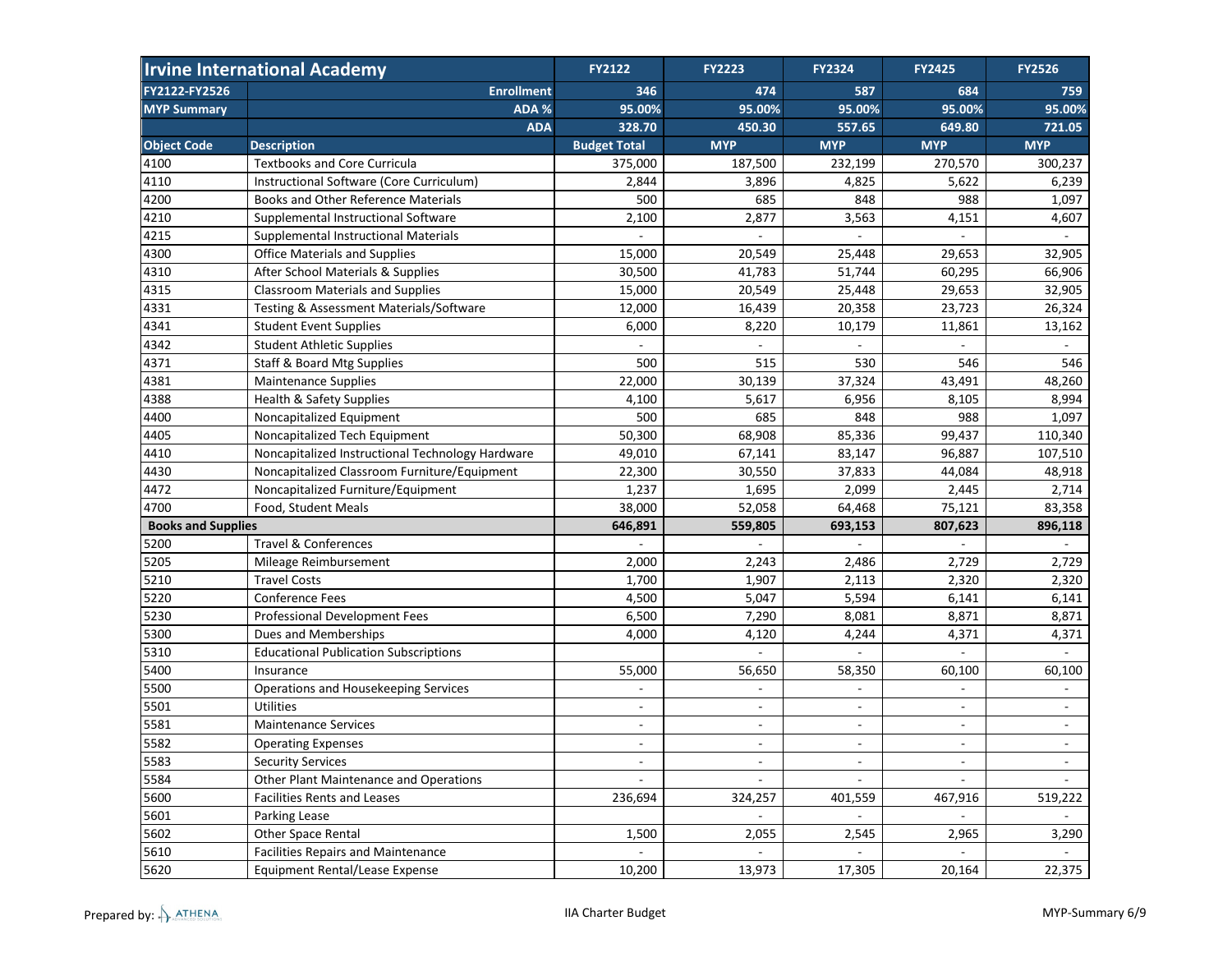|                                   | <b>Irvine International Academy</b>            | <b>FY2122</b>       | <b>FY2223</b> | <b>FY2324</b>            | <b>FY2425</b>            | <b>FY2526</b>               |
|-----------------------------------|------------------------------------------------|---------------------|---------------|--------------------------|--------------------------|-----------------------------|
| FY2122-FY2526                     | <b>Enrollment</b>                              | 346                 | 474           | 587                      | 684                      | 759                         |
| <b>MYP Summary</b>                | ADA %                                          | 95.00%              | 95.00%        | 95.00%                   | 95.00%                   | 95.00%                      |
|                                   | <b>ADA</b>                                     | 328.70              | 450.30        | 557.65                   | 649.80                   | 721.05                      |
| <b>Object Code</b>                | <b>Description</b>                             | <b>Budget Total</b> | <b>MYP</b>    | <b>MYP</b>               | <b>MYP</b>               | <b>MYP</b>                  |
| 5621                              | <b>Equipment Repair</b>                        |                     |               | $\overline{a}$           |                          |                             |
| 5800                              | Professional/Consulting Services               | 8,500               | 11,645        | 14,421                   | 16,803                   | 18,646                      |
| 5801                              | <b>Non-Educational Consutants</b>              | 15,400              | 21,097        | 26,127                   | 30,444                   | 33,782                      |
| 5803                              | <b>Banking and Payroll Service Fees</b>        | 8,500               | 9,533         | 10,567                   | 11,600                   | 11,600                      |
| 5805                              | Legal Services                                 | 30,400              | 31,312        | 32,251                   | 33,219                   | 43,219                      |
| 5806                              | <b>Audit Fees</b>                              | 9,500               | 9,785         | 10,079                   | 10,381                   | 10,381                      |
| 5807                              | Legal Settlements                              |                     |               |                          |                          |                             |
| 5810                              | <b>Educational Consultants</b>                 | 8,900               |               |                          |                          |                             |
| 5811                              | <b>Substitute Teachers</b>                     |                     | ÷,            | $\overline{\phantom{a}}$ | ÷,                       |                             |
| 5812                              | Long Term Substitutes                          |                     |               |                          |                          |                             |
| 5813                              | <b>Mental Health Services</b>                  |                     |               |                          |                          |                             |
| 5815                              | <b>Special Education Services</b>              | 95,000              | 130,145       | 161,171                  | 187,803                  | 208,396                     |
| 5820                              | <b>Fundraising Expense</b>                     | 200                 |               |                          |                          |                             |
| 5827                              | Non Educational Software                       | 1,700               | 1,751         | 1,804                    | 1,858                    | 1,858                       |
| 5836                              | Student Busing to/from School                  |                     |               |                          |                          |                             |
| 5841                              | <b>Field Trip Expenses</b>                     | 4,500               | 6,165         | 7,634                    | 8,896                    | 9,871                       |
| 5842                              | <b>Student Athletic Services</b>               |                     |               |                          |                          |                             |
| 5843                              | <b>Music Equipment Rental</b>                  | 7,000               | 9,590         | 11,876                   | 13,838                   | 15,355                      |
| 5849                              | <b>Employee Tuition Reimbursement</b>          |                     |               |                          |                          |                             |
| 5873                              | <b>Financial Services</b>                      | 85,000              | 87,550        | 90,177                   | 92,882                   | 92,882                      |
| 5874                              | Human Resources Expenses                       |                     |               |                          |                          |                             |
| 5875                              | Authorizer Oversight Fees                      | 28,887              | 39,766        | 50,012                   | 59,515                   | 67,617                      |
| 5876                              | <b>Student Recruiting</b>                      |                     |               |                          |                          | $\mathcal{L}_{\mathcal{A}}$ |
| 5877                              | <b>IT Services</b>                             | 30,000              | 30,900        | 31,827                   | 32,782                   | 32,782                      |
| 5879                              | Central Office Fee Expense                     |                     |               |                          |                          |                             |
| 5890                              | Fees and Other Interest Charges                |                     |               |                          | $\overline{\phantom{a}}$ |                             |
| 5891                              | Interest and Fees on AR Sales                  | $\sim$              | 9,398         | 4,301                    | $\blacksquare$           | $\blacksquare$              |
| 5892                              | Interest Expense (ROUAs)                       |                     |               |                          |                          |                             |
| 5899                              | <b>Unallocated Expense</b>                     |                     |               |                          |                          |                             |
| 5900                              | Communications                                 | 3,500               | 4,795         | 5,938                    | 6,919                    | 7,678                       |
|                                   | <b>Services &amp; Other Operating Expenses</b> | 659,081             | 820,974       | 960,459                  | 1,082,518                | 1,183,488                   |
| 6900                              | <b>Depreciation Expense</b>                    | 10,000              | 10,000        | 10,000                   | 10,000                   | 10,000                      |
| <b>Capital Outlay</b>             |                                                | 10,000              | 10,000        | 10,000                   | 10,000                   | 10,000                      |
| 7141                              | <b>Special Education Encroachment</b>          | 12,208              | 13,937        | 13,807                   | 12,067                   | 13,390                      |
| 7310                              | <b>Transfers of Indirect Costs</b>             |                     |               |                          |                          |                             |
| 7438                              | Interest on Long Term Debt                     | 40,272              | 50,340        | 62,925                   |                          |                             |
| 7699                              | All Other Financing Uses                       |                     |               |                          |                          |                             |
| <b>Other Outgo</b>                |                                                | 52,480              | 64,277        | 76,732                   | 12,067                   | 13,390                      |
| <b>Total Operational Expenses</b> |                                                | 1,368,452           | 1,455,056     | 1,740,345                | 1,912,208                | 2,102,996                   |
| <b>Total Expenses</b>             |                                                | 4,295,006           | 4,856,147     | 5,580,349                | 6,147,548                | 6,534,816                   |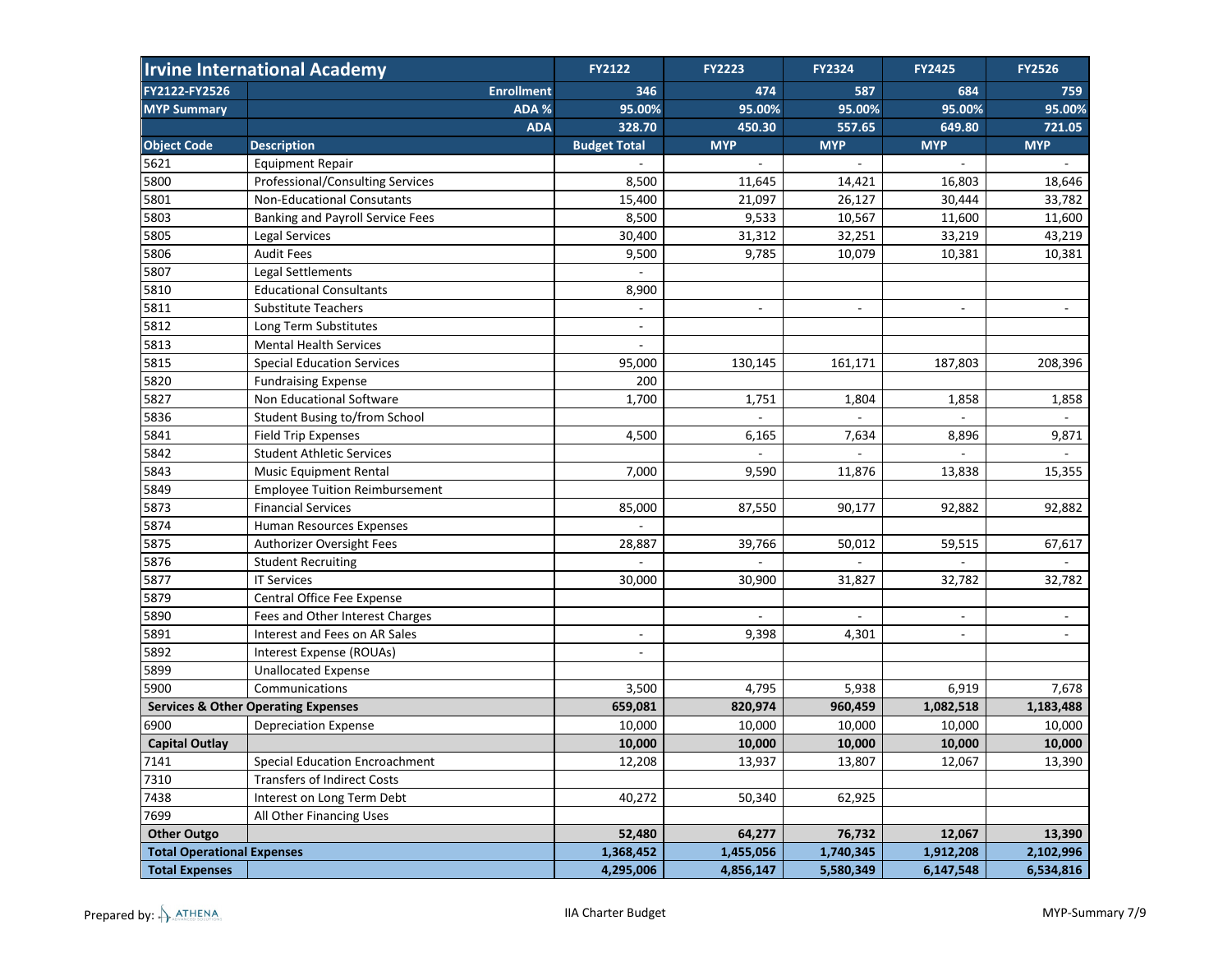|                    | <b>Irvine International Academy</b> | <b>FY2122</b>       | <b>FY2223</b> | <b>FY2324</b> | <b>FY2425</b> | <b>FY2526</b> |
|--------------------|-------------------------------------|---------------------|---------------|---------------|---------------|---------------|
| FY2122-FY2526      | <b>Enrollment</b>                   | 346                 | 474           | 587           | 684           | 759           |
| <b>MYP Summary</b> | ADA %                               | 95.00%              | 95.00%        | 95.00%        | 95.00%        | 95.00%        |
|                    | <b>ADA</b>                          | 328.70              | 450.30        | 557.65        | 649.80        | 721.05        |
| <b>Object Code</b> | <b>Description</b>                  | <b>Budget Total</b> | <b>MYP</b>    | <b>MYP</b>    | <b>MYP</b>    | <b>MYP</b>    |
| Net Income         |                                     | 139,973             | 564,403       | 1,140,152     | 1,704,669     | 2,335,144     |